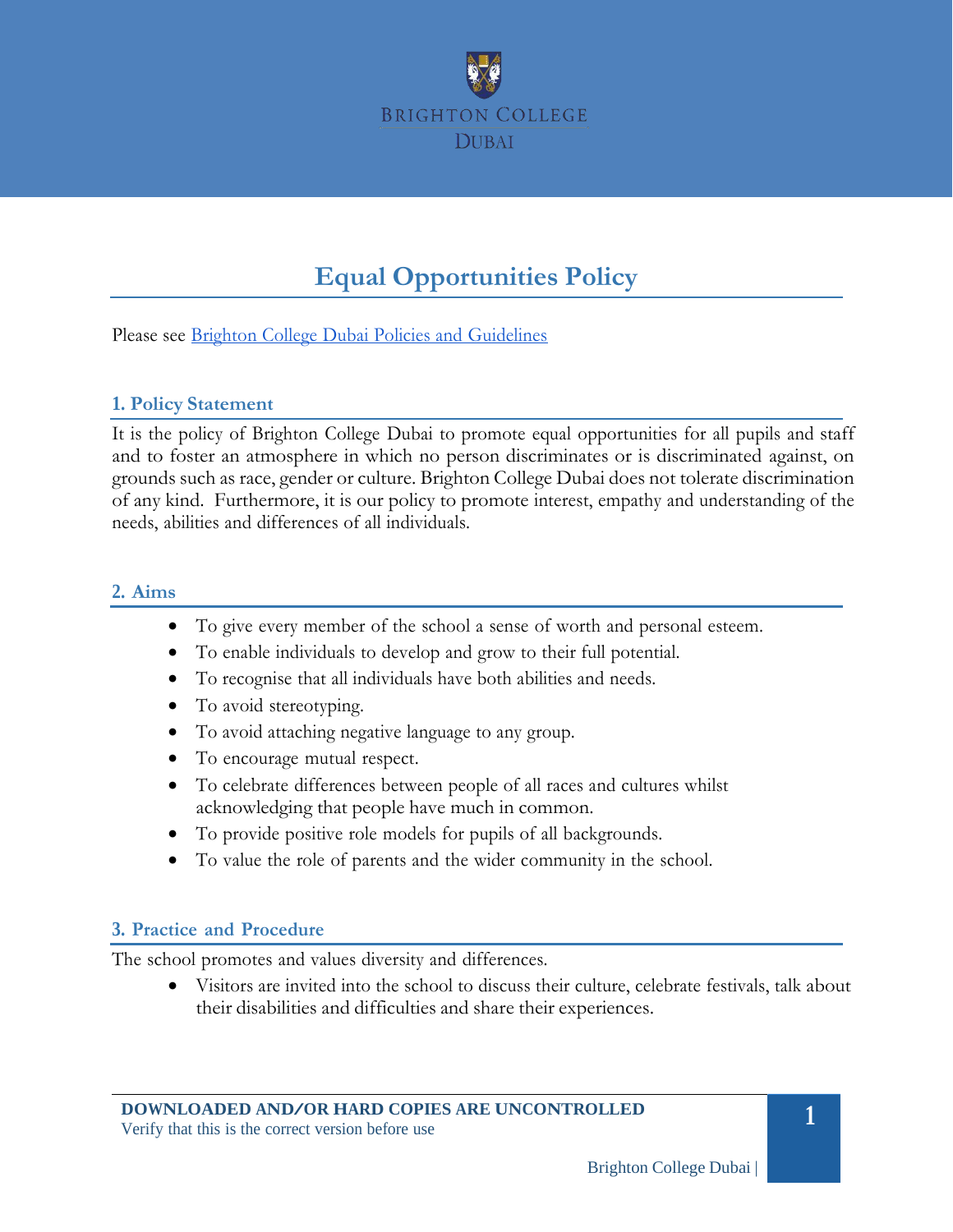

- Issues are addressed with the children in circle times, assemblies and PSHE lessons. These times are also used to help the children deal with anyinappropriate comments and attitudes that they may encounter.
- Children's comments are taken seriously and may be addressed to the Senior Leadership Team by class teachers or tutors.
- Staff who display inappropriateness will be challenged by a senior member of staff who will take relevant action. Issues of inappropriate attitudes and comments may also be raised in staff appraisals.
- Our systems for rewarding children ensure that both effort and achievement are recognised in all areas of school life.
- There is sensitivity to religions and cultural customs in all areas of school life, including diet and uniform.

## **4. Gender**

- The school fosters equal rights and opportunities to pupils regardless of gender.
- Wherever and whenever possible girls and boys are taught, socialise and are rewarded in the same way without distinction.
- The school ensures that in the language it uses at all times there is due consideration for the issues of gender and bias.
- In class there is a mix of boys and girls.

## **5. Curriculum**

- Some re-grouping according to ability takes place within the year group asappropriate for specific subject teaching.
- The school strives to make the curriculum accessible to all regardless of ability, race, culture or physical disability.
- We ensure that stereotyped images of subjects are avoided.
- Through the use of individual education plans, we ensure that the needs of pupils of determination are met.

## **6. Assessment and Record Keeping**

The Head Master and the CLT members are responsible for ensuring that the needs of all pupils are met. They liaise with staff, parents and external agencies as appropriate. They oversee the writing of reports and the keeping of records.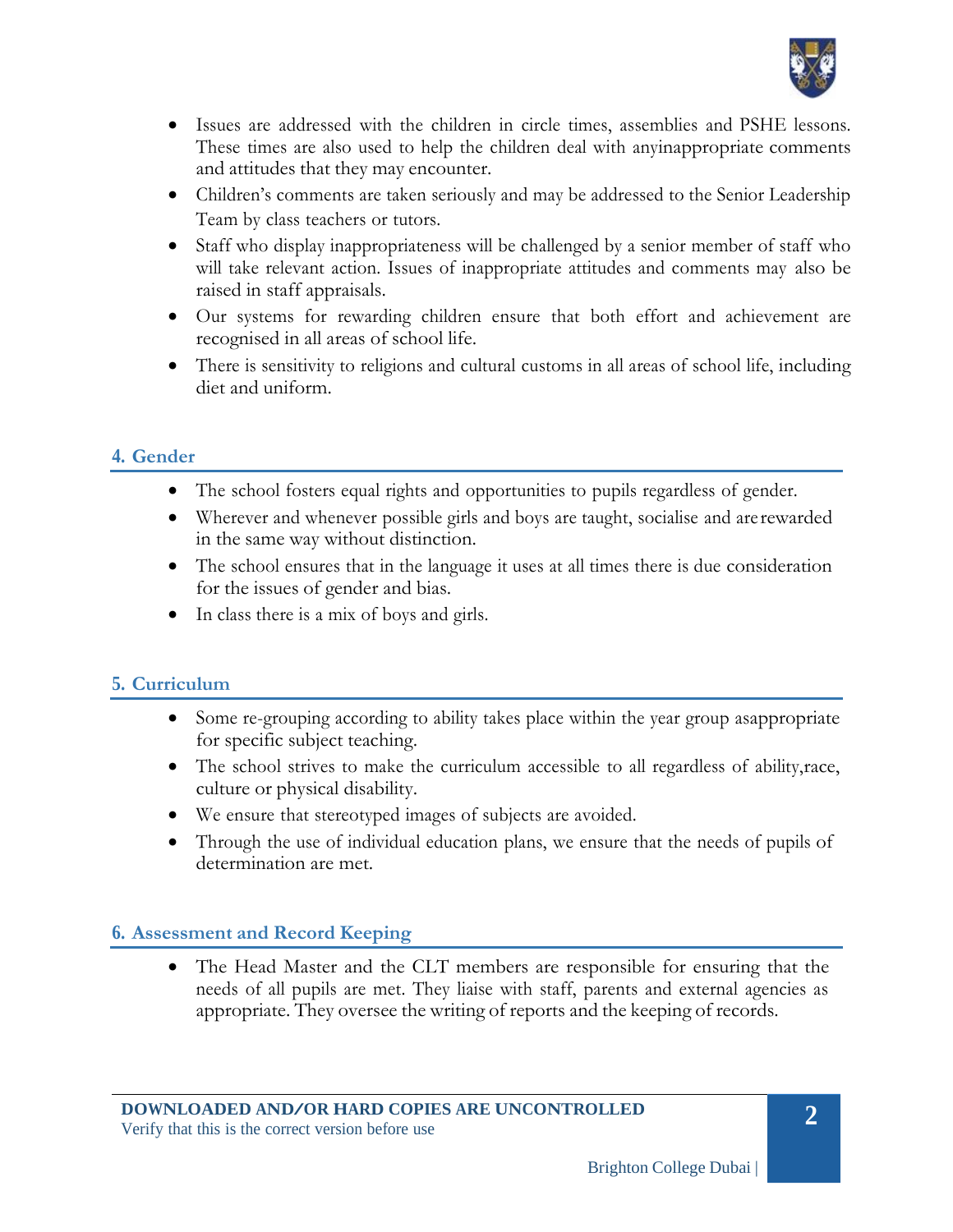

### **7. Staffing and Resources**

- Heads of Department, Heads of Year, form teachers and class teachers all play a vital role in ensuring that the principles and practice of our Equal Opportunities Policy are adhered to throughout the school.
- Brighton College Dubai is an equal opportunities employer and as such all prospective and present employees are given the same opportunities in terms of employment conditions, career prospects and pay. It is however recognised that within the school setting there are certain jobs where the gender of the applicantwould be an appropriate consideration, e.g. supervision of changing rooms etc.
- The school will endeavour to seek and provide teaching resources which reflect our ethos and avoid stereotypes.
- The school will seek to use the diversity of its pupils, their parents and the communities from which they come, as important resources.

### **8. Approved by**

Policy to be reviewed and checked annually by the Head Master.

Head Master on behalf of the College:

Atone

Simon Crane, Head Master

Chair on behalf of the Governors:

Mrs Nilay Ozral, Board Member